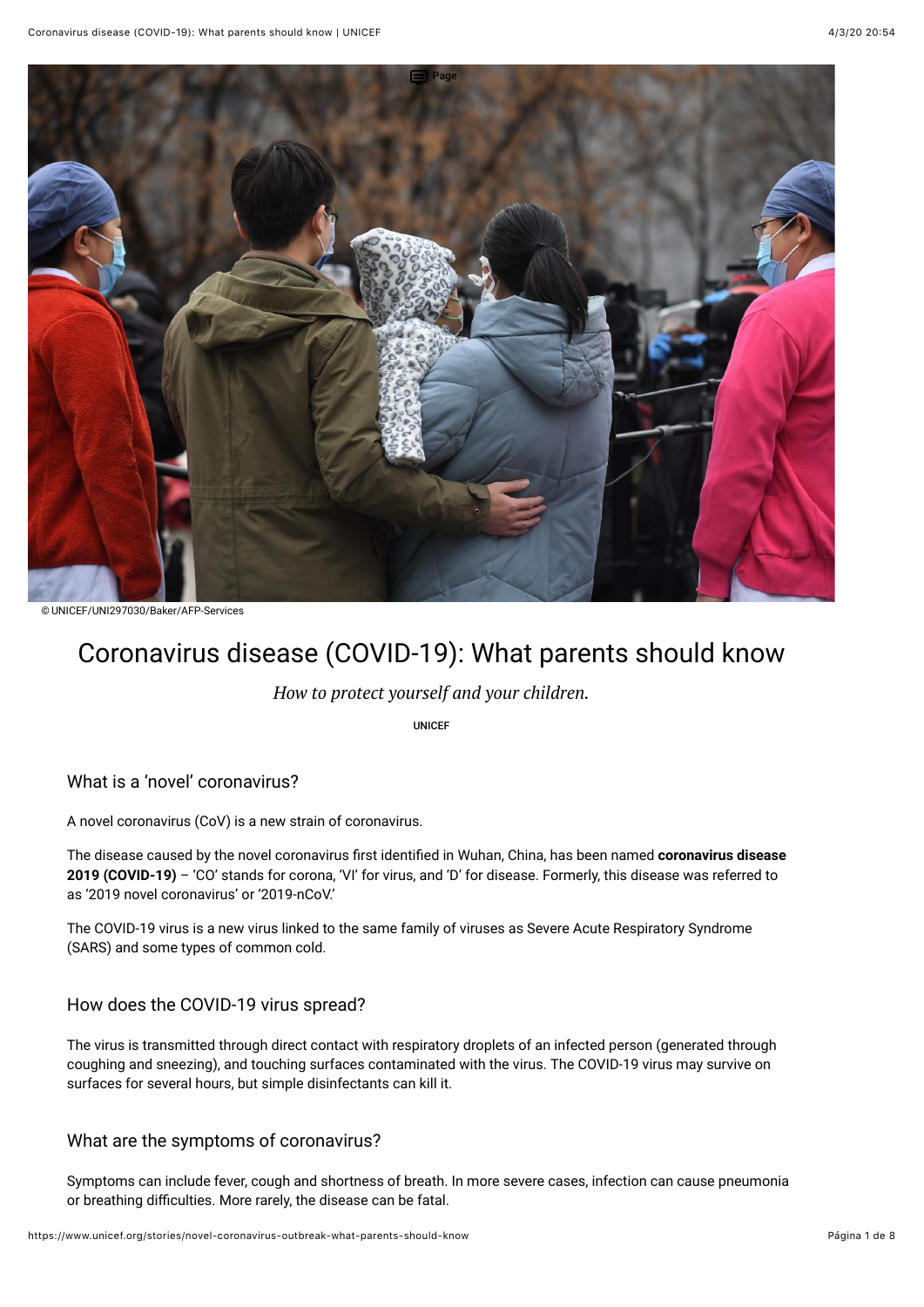These symptoms are similar to the flu (influenza) or the common cold, which are a lot more common than COVID-19. This is why testing is required to confirm if someone has COVID-19. It's important to remember that key prevention measures are the same – frequent hand washing, and respiratory hygiene (cover your cough or sneeze with a flexed elbow or tissue, then throw away the tissue into a closed bin). Also, there is a vaccine for the flu – so [remember to keep yourself and your child up to date with vaccinations \(/parenting/health/parents-frequently-asked](https://www.unicef.org/parenting/health/parents-frequently-asked-questions-vaccines)questions-vaccines).

#### How can I avoid the risk of infection?

Here are four precautions you and your family can take to avoid infection:



#### Should I wear a medical mask?

The use of a medical mask is advised if you have respiratory symptoms (coughing or sneezing) to protect others. If you don't have any symptoms, then there is no need to wear a mask.

If masks are worn, they must be used and disposed of properly to ensure their effectiveness and to avoid any increased risk of transmitting the virus.

immediately

The use of a mask alone is not enough to stop infections and must be combined with frequent hand washing, covering sneezes and coughs, and avoiding close contact with anyone with cold or flu-like symptoms (coughing, sneezing, fever).

#### Does COVID-19 affect children?

This is a new virus and we do not know enough yet about how it affects children or pregnant women. We know it is possible for people of any age to be infected with the virus, but so far there have been relatively few cases of COVID-19 reported among children. The virus is fatal in rare cases, so far mainly among older people with preexisting medical conditions.

#### What should I do if my child has symptoms of COVID-19?

Seek medical attention, but remember that it's flu season in the Northern Hemisphere, and symptoms of COVID-19 such as cough or fever can be similar to those of the flu, or the common cold – which are a lot more frequent.

Continue to follow good hand and respiratory hygiene practices like regular handwashing, and keep your child up to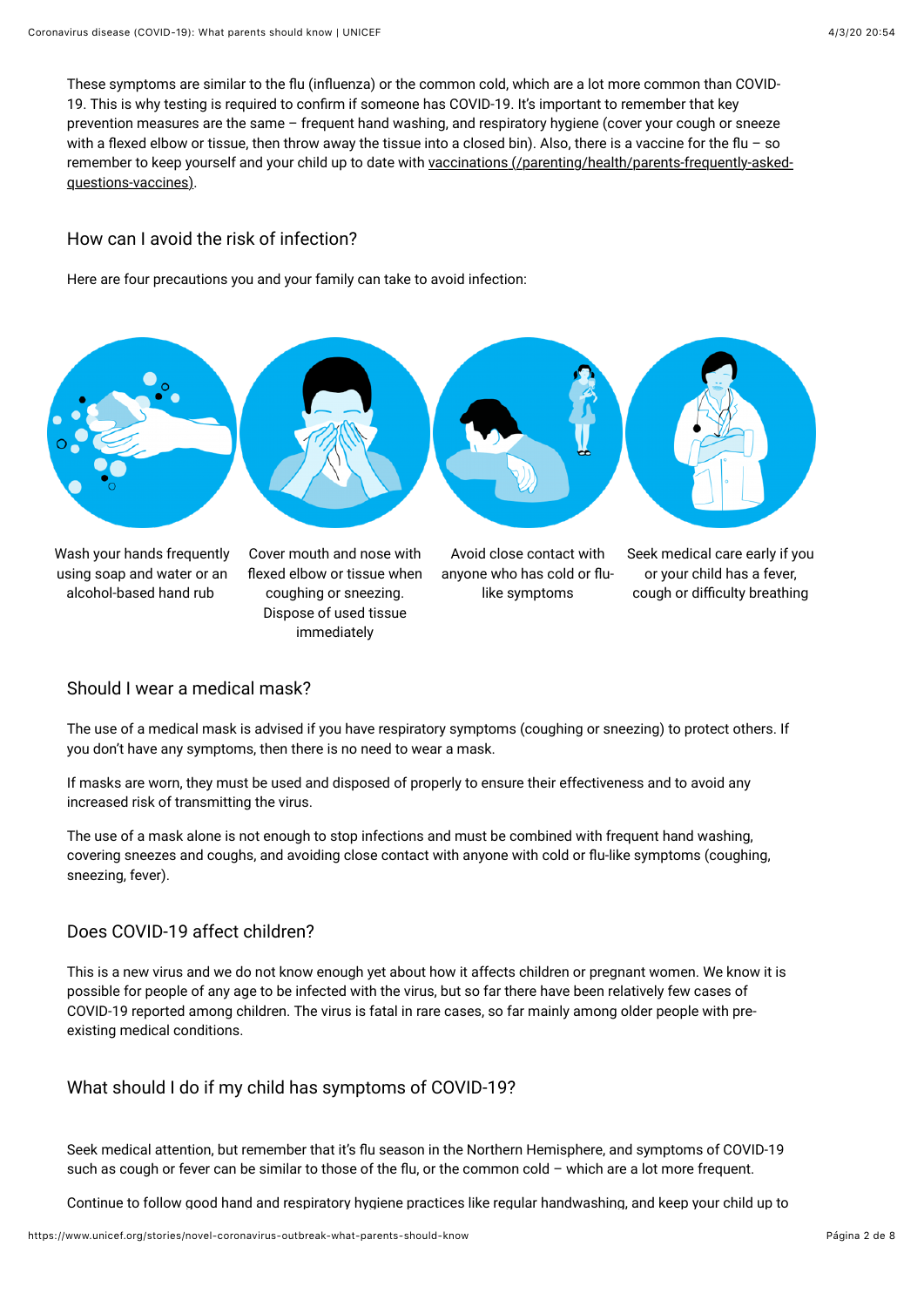date with [vaccinations \(/parenting/health/parents-frequently-asked-questions-vaccines\)](https://www.unicef.org/parenting/health/parents-frequently-asked-questions-vaccines) – so that your child is protected against other viruses and bacteria causing diseases.

Continue to follow good hand and respiratory hygiene practices like regular handwashing, and keep your child up to

As with other respiratory infections like the flu, seek care early if you or your child are having symptoms, and try to avoid going to public places (workplace, schools, public transport), to prevent spread to others.

#### What should I do if a family member displays symptoms?

You should seek medical care early if you or your child has a fever, cough or difficulty breathing. Consider calling ahead to tell your health care provider if you have traveled to an area where COVID-19 has been reported, or if you have been in close contact with someone with who has traveled from one of these areas and has respiratory symptoms.

#### Should I take my child out of school?

If your child is having symptoms, seek medical care, and follow the instructions from the health care provider. Otherwise, as with other respiratory infections like the flu, keep your child well rested at home while symptomatic, and avoid going to public places, to prevent spread to others.

If your child isn't displaying any symptoms such as a fever or cough – and unless a public health advisory or other relevant warning or official advice has been issued affecting your child's school - it's best to keep your child in class.

Instead of keeping children out of school, teach them good hand and respiratory hygiene practices for school and elsewhere, like frequent handwashing (see below), covering cough or sneeze with a flexed elbow or tissue, then throwing away the tissue into a closed bin, not touching their eyes, mouths or noses if they haven't properly washed their hands.

#### What is the best way to wash hands properly?

Step 1: Wet hands with running water

Step 2: Apply enough soap to cover wet hands

Step 3: Scrub all surfaces of the hands - including back of hands, between fingers and under nails - for at least 20 seconds.

Step 4: Rinse thoroughly with running water

Step 5: Dry hands with a clean cloth or single-use towel

Wash your hands often, especially before eating; after blowing your nose, coughing, or sneezing; and going to the bathroom.

If soap and water are not readily available, use an alcohol-based hand sanitizer with at least 60% alcohol. Always wash hands with soap and water, if hands are visibly dirty.

#### What precautions should I take for my family if we travel?

Anyone planning a trip overseas should always check the travel advisory for their destination country for any restrictions on entry, quarantine requirements on entry, or other relevant travel advice.

In addition to taking standard travel precautions, and in order to avoid being quarantined or denied re-entry into your home country, you are also advised to check the latest COVID-19 update on the International Air Transport [Association website \(https://www.iatatravelcentre.com/international-travel-document-news/1580226297.htm\),](https://www.iatatravelcentre.com/international-travel-document-news/1580226297.htm) which includes a list of countries and restriction measures.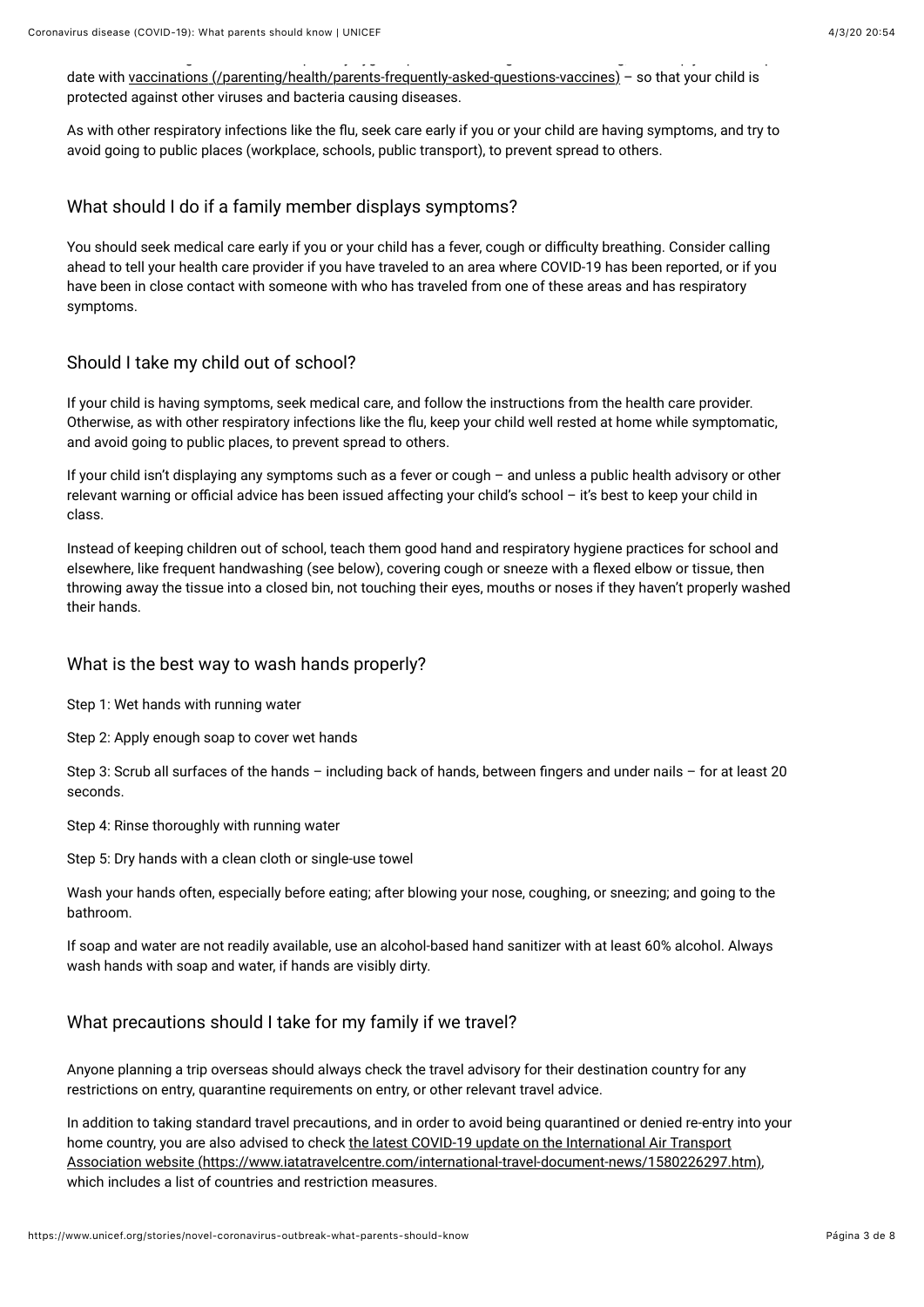While traveling, all parents should follow standard hygiene measures for themselves and their children: Wash hands frequently or use an alcohol-based sanitizer with at least 60 per cent alcohol, practice good respiratory hygiene (cover your mouth and nose with your bent elbow or tissue when you cough or sneeze and immediately dispose of the used tissue) and avoid close contact with anyone who is coughing or sneezing. In addition, it is recommended that parents always carry a hand sanitizer, pack of disposable tissues, and disinfecting wipes.

Additional recommendations include: Clean your seat, armrest, touchscreen, etc. with a disinfecting wipe once inside an aircraft or other vehicle. Also use a disinfecting wipe to clean key surfaces, doorknobs, remote controls, etc at the hotel or other accommodation where you and your children are staying.

#### Can pregnant women pass coronavirus to unborn children?

At this time, there is not enough evidence to determine whether the virus is transmitted from a mother to her baby during pregnancy, or the potential impact this may have on the baby. This is currently being investigated. Pregnant women should continue to follow appropriate precautions to protect themselves from exposure to the virus, and seek medical care early, if experiencing symptoms, such as fever, cough or difficulty breathing.

### Is it safe for a mother to breastfeed if she is infected with coronavirus?

All mothers in affected and at-risk areas who have symptoms of fever, cough or difficulty breathing, should seek medical care early, and follow instructions from a health care provider.

Considering the benefits of breastfeeding and the insignificant role of breastmilk in the transmission of other respiratory viruses, the mother can continue breastfeeding, while applying all the necessary precautions.

For symptomatic mothers well enough to breastfeed, this includes wearing a mask when near a child (including during feeding), washing hands before and after contact with the child (including feeding), and cleaning/disinfecting contaminated surfaces - as should be done in all cases where anyone with confirmed or suspected COVID-19 interacts with others, including children.

If a mother is too ill, she should be encouraged to express milk and give it to the child via a clean cup and/or spoon – all while following the same infection prevention methods.



https://www.unicef.org/stories/novel-coronavirus-outbreak-what-parents-should-know Página 4 de 8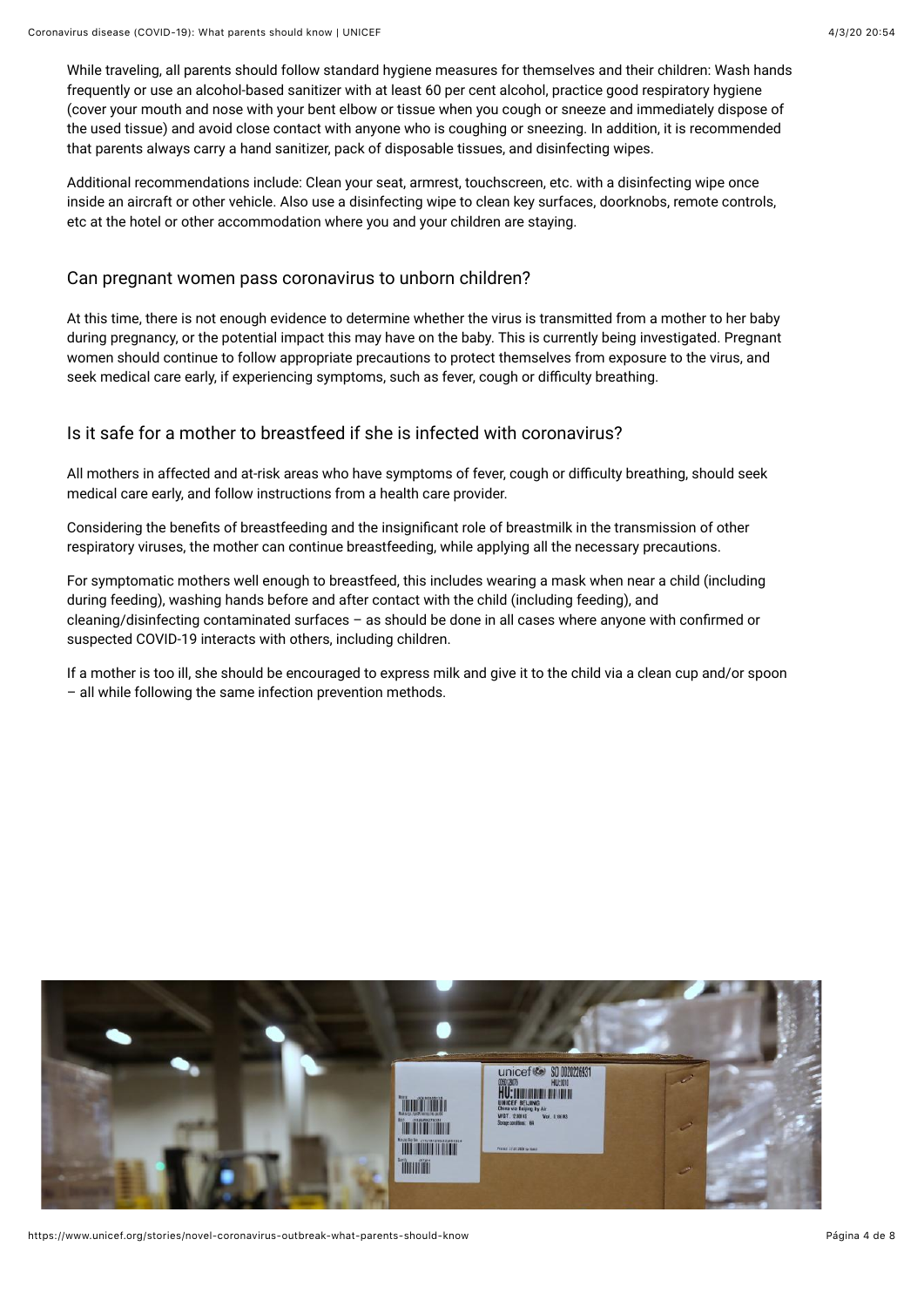

© UNICEF/UNI281226/Hildelbrandt

#### What is UNICEF doing to help?

UNICEF's current response focuses on supporting the Government of China and the broader East Asia and Pacific region countries where most of the cases have so far been reported. Since 29 January, UNICEF has flown in 13 tons of supplies, including protective suits, masks, goggles and gloves for use by health workers. Additional shipments are in the pipeline and UNICEF is pre-positioning supplies in key locations.

Given the unpredictable nature of the virus and the continued spread, UNICEF is also liaising with governments, World Health Organization counterparts and other partners in developing contingency plans in other regions, especially in countries with weaker health systems and limited capacity to deal with major disease outbreaks.

On 17 February, UNICEF appealed for US\$42.3 million to scale up support for efforts to contain the COVID-19 virus outbreak. The preliminary funds will support UNICEF's work to reduce the transmission of the virus including by strengthening risk communication and tackling misinformation so that children, pregnant women and their families know how to prevent COVID-19 spread and where to seek assistance.

#### [Read more about the appeal \(/appeals/covid-2019.html\)](https://www.unicef.org/appeals/covid-2019.html)

[For more information on COVID-19 see the WHO website \(https://www.who.int/emergencies/diseases/novel](https://www.who.int/emergencies/diseases/novel-coronavirus-2019)coronavirus-2019)

## More to explore

#### **Press release**

01 March 2020

UN releases \$15 million to help vulnerable countries battle the spread of the coronavirus

 $\triangleright$  Visit the page

[\(/press-releases/un-releases-15-million-help-vulnerable-countries-battle-spread-coronavirus\)](https://www.unicef.org/press-releases/un-releases-15-million-help-vulnerable-countries-battle-spread-coronavirus)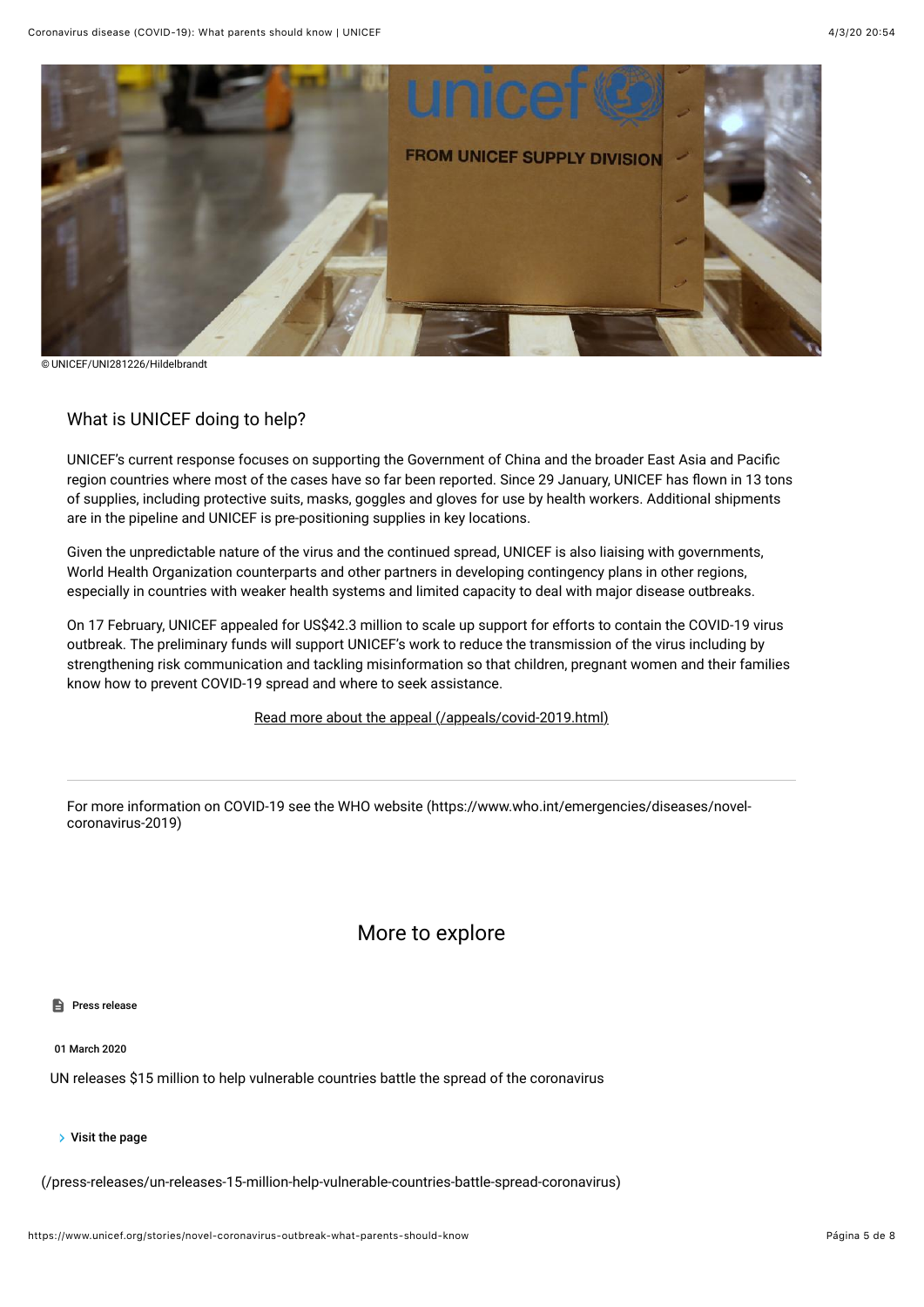

**n** Article

## [Childhood pneumonia: Everything you need to know](https://www.unicef.org/stories/childhood-pneumonia-explained)

 $\triangleright$  Read the story

(/stories/childhood-pneumonia-explained)



**C** Article

# [Measles explained: What's behind the recent outbreaks?](https://www.unicef.org/stories/measles-explained-whats-behind-recent-outbreaks)

 $\triangleright$  Read the story

(/stories/measles-explained-whats-behind-recent-outbreaks)



Page

## UNICEF parenting

Visit the page

[\(https://www.unicef.org/parenting\)](https://www.unicef.org/parenting)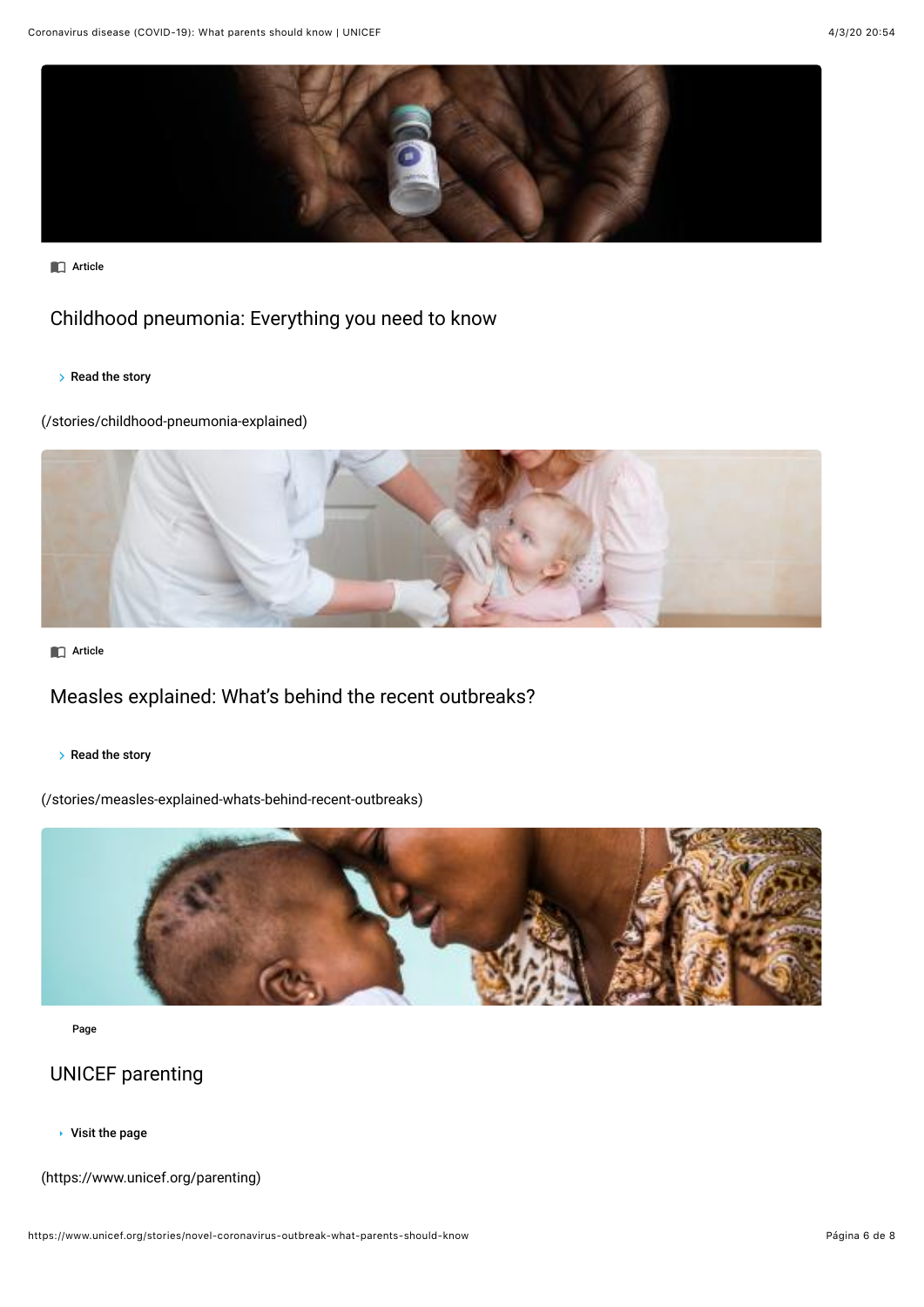#### UNICEF Home [\(https://www.unicef.org/\)](https://www.unicef.org/)

What we do [\(https://www.unicef.org/what-we-do\)](https://www.unicef.org/what-we-do)

Research and reports [\(https://www.unicef.org/reports\)](https://www.unicef.org/reports)

Stories and features [\(https://www.unicef.org/stories\)](https://www.unicef.org/stories)

Where we work [\(https://www.unicef.org/where-we](https://www.unicef.org/where-we-work)work)

[Press centre \(/media/press-centre\)](https://www.unicef.org/media/press-centre)

Take action [\(https://www.unicef.org/take-action\)](https://www.unicef.org/take-action)

### [About us \(/about-unicef\)](https://www.unicef.org/about-unicef)

Work for UNICEF [\(https://www.unicef.org/about/employ/index\\_careers.html\)](https://www.unicef.org/about/employ/index_careers.html) Partner with UNICEF [\(https://www.unicef.org/corporate\\_partners/index\\_33855.html\)](https://www.unicef.org/corporate_partners/index_33855.html) UNICEF Executive Board [\(https://www.unicef.org/about/execboard/\)](https://www.unicef.org/about/execboard/) [Evaluation \(/evaluation\)](https://www.unicef.org/evaluation) Internal audit [\(https://www.unicef.org/auditandinvestigation/index\\_65818.html\)](https://www.unicef.org/auditandinvestigation/index_65818.html) Transparency and accountability [\(https://www.unicef.org/transparency/\)](https://www.unicef.org/transparency/) [Sustainable Development Goals \(/sdgs\)](https://www.unicef.org/sdgs)

#### Related UNICEF sites

UNICEF Connect [\(https://blogs.unicef.org/\)](https://blogs.unicef.org/) [UNICEF Data \(https://data.unicef.org/\)](https://data.unicef.org/) [UNICEF Parenting \(/parenting\)](https://www.unicef.org/parenting) Voices of Youth [\(http://www.voicesofyouth.org/\)](http://www.voicesofyouth.org/) [Global Shared Services Centre \(/gssc\)](https://www.unicef.org/gssc) Support UNICEF [\(https://donate.unicef.org/donate/now/\)](https://donate.unicef.org/donate/now/)

#### [BECOME A DONOR \(HTTPS://DONATE.UNICEF.ORG/DONATE/NOW\)](https://donate.unicef.org/donate/now)



[Legal \(https://www.unicef.org/about/legal.html\)](https://www.unicef.org/about/legal.html) [Contact us \(https://www.unicef.org/about/contact.html\)](https://www.unicef.org/about/contact.html) learn more about how we use cookies a**n**d ot**h**er id@htifi**en**s, and ho**im**to change your settings, in our <u>Cookies</u> Policy (https://www.unicef.org/about/legal\_102356.html)...By continuing to use our website without<br>project your ecttings, you caree to bull D.P.V.D.Com/N.Without was a strategy to use our setting of the Dwgp a my) unic We use cookies and other identifiers to help us to give you the best experience of our website. You can changing your settings, you agree to allow us to use cookies and other identi?ers. If you would prefer that we little that the Were were distributed for the development of the community of contract and the setting of t<br>...